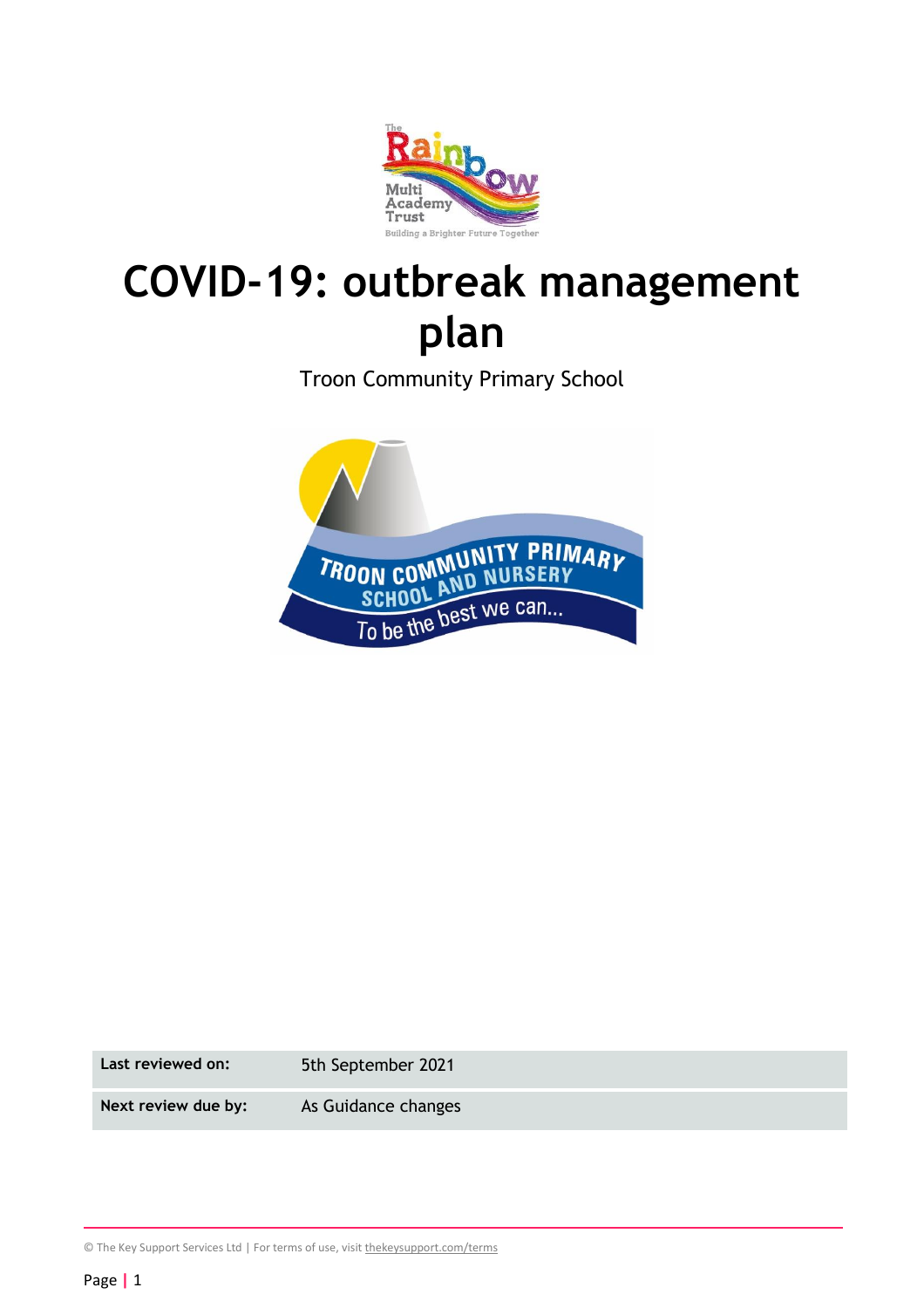## **Introduction**

This plan is based on the [contingency framework for managing local outbreaks](https://www.gov.uk/government/publications/coronavirus-covid-19-local-restrictions-in-education-and-childcare-settings) of COVID-19 and the schools [operational guidance,](https://www.gov.uk/government/publications/actions-for-schools-during-the-coronavirus-outbreak) provided by the Department for Education (DfE) and follows the guidance provided by Cornwall Council

We will only implement some, or all, of the measures in this plan in response to recommendations provided by our local authority (LA), directors of public health (DsPH), Public Health England (PHE) health protection team or the national government. Colour codes indicate thresholds for measures

It may be necessary to implement these measures in the following circumstances, for example:

- $\circ$  To help manage a COVID-19 outbreak within the school. Actions will be considered when either of the following thresholds are met:
- $\circ$  There are 5 positive cases amongst pupils or staff who are likely to have mixed closely within a 10-day period
- $\circ$  10% of pupils or staff who are likely to have mixed closely test positive within a 10-day period
- $\circ$  If COVID-19 infection rates in the community are extremely high, and other measures have failed to reduce transmission
- $\circ$  As part of a package of measures responding to a 'variant of concern' (VoC)
- o To prevent unsustainable pressure on the NHS

### **Seeking public health advice**

When one of the thresholds above is met, we will review the testing, hygiene and ventilation measures already in place.

We will also seek public health advice from a director of public health or health protection team. The Head will be responsible for seeking this advice, and will do so by telephoning the DfE helpline (0800 046 8687) The Cornwall Council Outbreak control report template will also need to be completed and sent to phnotifications@cornwall.gov.uk

## **Shielding**

We will adhere to national guidance on the reintroduction of shielding, which would apply to those on the [shielded patient list \(SPL\).](https://digital.nhs.uk/coronavirus/shielded-patient-list)

We will speak to individuals required to shield about additional protective measures in school or arrangements for home working or learning.

#### **Other measures**

Parents, carers, pupils and staff will be informed promptly about the introduction of control measures. This will be done via [email/letters sent home with pupils] once a decision has been made.

#### **Attendance restrictions**

Attendance restrictions will only be recommended as a last resort. If recommended, we will implement the measures in this section.

#### **Eligibility to remain in school**

If restrictions are recommended, we will stay open for:

Vulnerable pupils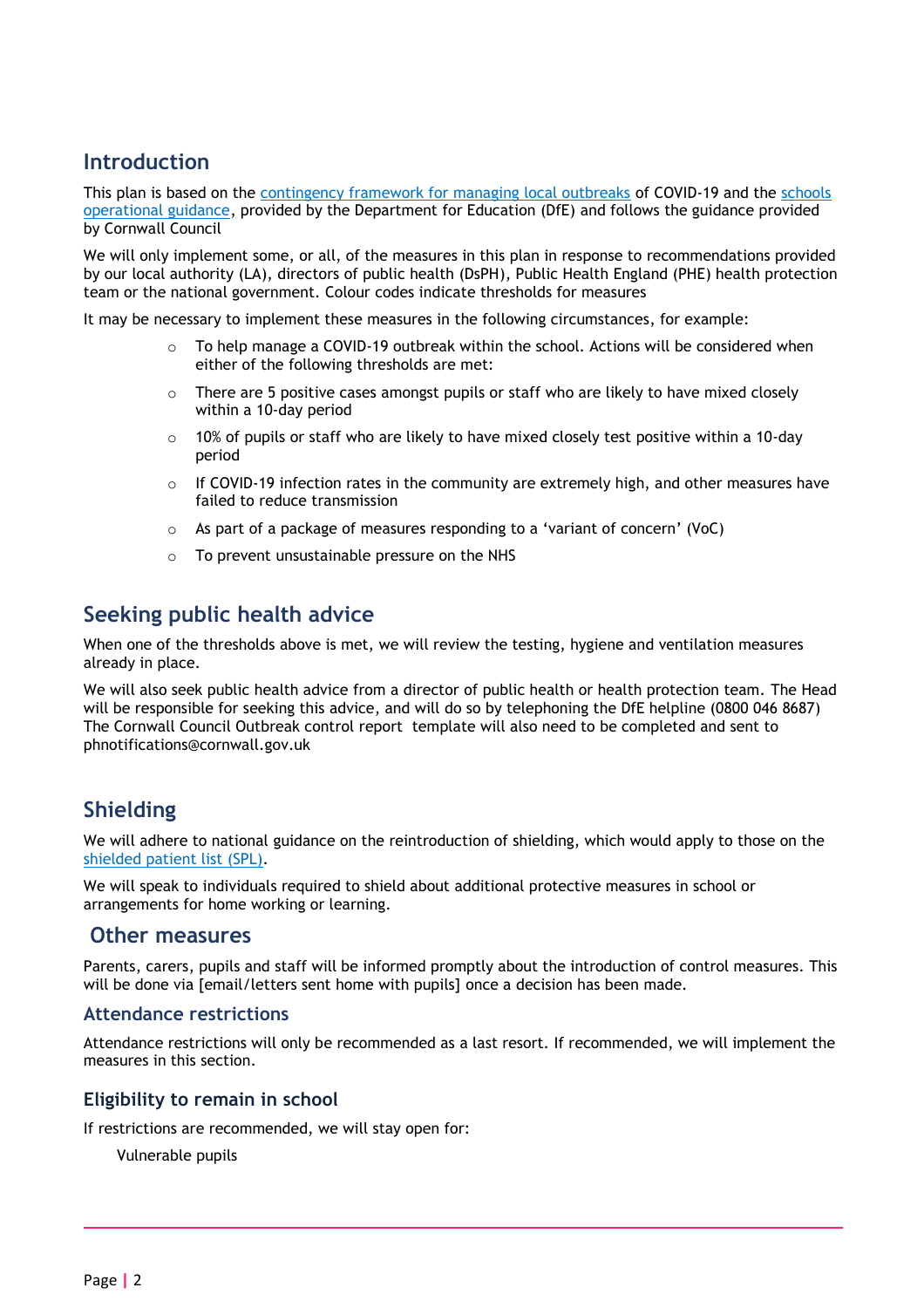Children of critical workers

#### **Education and support for pupils at home**

All other pupils will be required to stay at home and will receive remote education.

We will aim to deliver remote education that meets the same quality and quantity of education that pupils would receive in school, as outlined in our Remote Learning Policy.

The school will continue to provide meals or lunch parcels for pupils eligible for benefits-related free school meals while they are not attending school because of COVID-19 isolation guidelines.

Parents will be contacted about arrangements for these vouchers or food parcels.

#### **Safeguarding**

We will review our child protection policy to make sure it reflects the local restrictions and remains effective.

We will aim to have a trained DSL or deputy DSL on site wherever possible.

If our DSL (or deputy) can't be on site, they can be contacted remotely by telephone.

If our DSL (or deputy) is unavailable, we will share a DSL with another Rainbow MAT school. Their DSL can be contacted by telephone.

On occasions where there is no DSL or deputy on site, a senior leader will take responsibility for coordinating safeguarding on site.

When vulnerable pupils are absent, we will:

- Speak to parents/carers and, where applicable, social workers and the local authority, to work out the reason for absence
- Encourage attendance
- Make sure vulnerable pupils can access appropriate education and support while at home
- Maintain contact, and check regularly that the pupil is able to access remote education provision

#### **The following is a list of baseline control measures that** *all settings could have in place at all times*

| Baseline Measures in place at all times                                                    | In place and<br>date stood up |
|--------------------------------------------------------------------------------------------|-------------------------------|
|                                                                                            |                               |
| Follow and promote public health guidance on testing, self-isolation and managing          | Yes/no                        |
| confirmed cases of COVID-19                                                                | Date:06.09.21                 |
| Setting based contact tracing of staff cases with staff contacts reported to isolation hub | Yes/no                        |
| $(020\ 3743\ 6715)$                                                                        | Date:06.09.21                 |
| Maintain appropriate cleaning regimes                                                      | Yes/no                        |
|                                                                                            | Date:06.09.21                 |
| Keep occupied spaces will ventilated                                                       | Yes/no                        |
|                                                                                            | Date:06.09.21                 |
| Appropriate use of PPE                                                                     | Yes/no                        |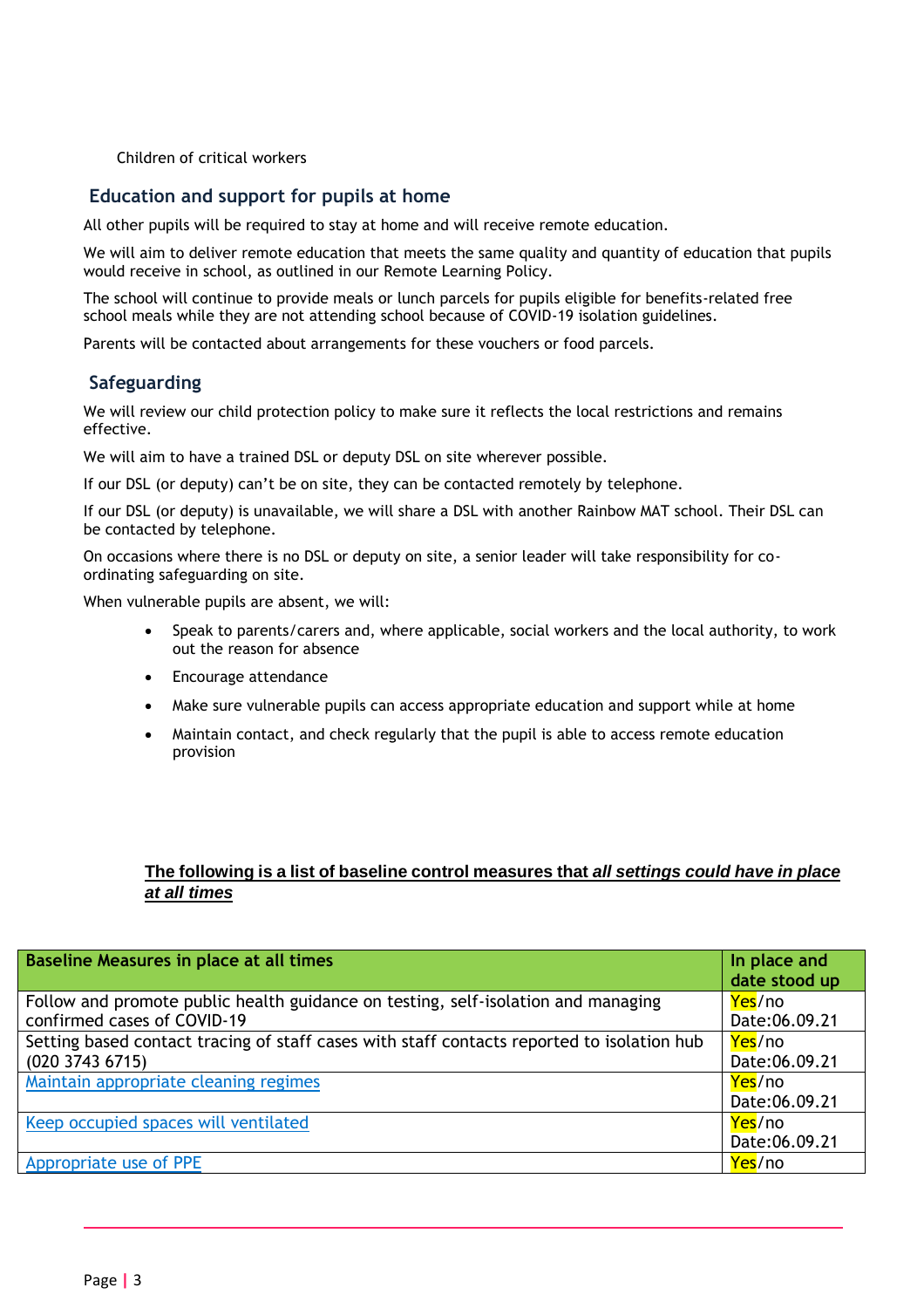|                                                                                     | Date:06.09.21 |
|-------------------------------------------------------------------------------------|---------------|
| Deliver strong messaging about signs and symptoms of Covid-19, isolation advice and | Yes/no        |
| testing to support prompt isolation of suspected cases                              | Date:06.09.21 |
| Encourage vaccination uptake for eligible students and staff                        | Yes/no        |
|                                                                                     | Date:06.09.21 |
| Promotion of PCR testing for close contacts identified by NHS Test and Trace        | Yes/no        |
|                                                                                     | Date:06.09.21 |

| <b>Additional Outbreak Control Measures</b><br>Settings should consider these actions when a threshold is met.                                           |                                                                                                                                                                                                                                    |                                         |  |
|----------------------------------------------------------------------------------------------------------------------------------------------------------|------------------------------------------------------------------------------------------------------------------------------------------------------------------------------------------------------------------------------------|-----------------------------------------|--|
| <b>Additional Measures for</b><br><b>Consideration where Thresholds</b><br><b>Apply</b>                                                                  | When to consider                                                                                                                                                                                                                   | In place and<br>date stood<br><b>up</b> |  |
| Provide warn and inform<br>information to identified group<br>(e.g. class, year group, common<br>activities group).                                      | As standard                                                                                                                                                                                                                        | Yes/no<br>Date:                         |  |
| Strengthened communications to<br>encourage pupils to undertake<br>twice weekly LFD testing; and<br>reinforcing advice on symptoms<br>and case isolation | As standard and when asymptomatic testing uptake is<br>not optimal                                                                                                                                                                 | Yes/no<br>Date:                         |  |
| Consider moving activities<br>outdoors, including exercise,<br>assemblies and classes                                                                    | As standard when feasible (e.g. weather) with priority<br>given to activities where large groups gather, there is<br>contact between those who would not usually mix or<br>where singing, shouting or exercise may be taking place | Yes/no<br>Date:                         |  |
| Further improvement of<br>ventilation indoors (where this<br>would not significantly impact<br>thermal comfort)                                          | As standard, with particular focus on improving<br>ventilation during activities where singing, shouting or<br>exercise may be taking place                                                                                        | Yes/no<br>Date:                         |  |
| One-off enhanced cleaning<br>focusing on touch points and any<br>shared equipment                                                                        | As standard                                                                                                                                                                                                                        | Yes/no<br>Date:                         |  |
| Review and reinforcement of<br>hygiene measures                                                                                                          | As standard, with particular support for those where<br>maintaining hygiene standards may be difficult (for<br>example younger cohorts)                                                                                            | Yes/no<br>Date:                         |  |
| Promote vaccination uptake for<br>eligible students and staff                                                                                            | As standard                                                                                                                                                                                                                        | Yes/no<br>Date:                         |  |

#### **Enhanced Outbreak Control Measures**

*Some, or all of these measures may be recommended following a risk assessment with local authority public health or the SWHPT. These are likely to be considered when:*

- *There is evidence of transmission within the setting, and additional measures will add value in reducing the risk of ongoing transmission; and/or*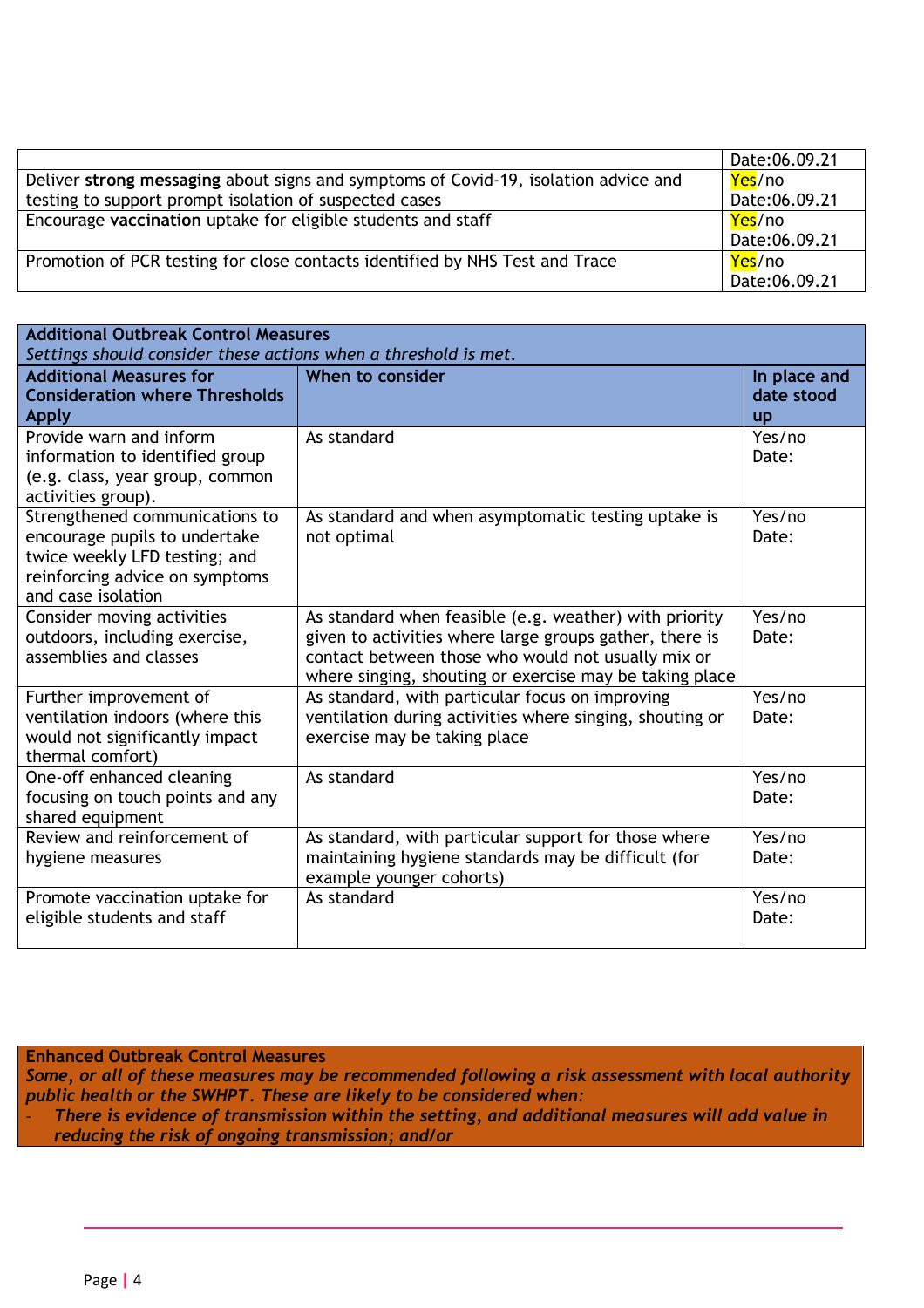| There are multiple groups within the setting who meet the threshold for considering additional<br>action (as this may indicate increased risk of transmission within the setting) |                                                                                                                                                                                                                                                                                                                                                                                                                                                                                                                     |                                                                                                                                                                                                                                                                                                            |  |
|-----------------------------------------------------------------------------------------------------------------------------------------------------------------------------------|---------------------------------------------------------------------------------------------------------------------------------------------------------------------------------------------------------------------------------------------------------------------------------------------------------------------------------------------------------------------------------------------------------------------------------------------------------------------------------------------------------------------|------------------------------------------------------------------------------------------------------------------------------------------------------------------------------------------------------------------------------------------------------------------------------------------------------------|--|
| <b>Measures</b>                                                                                                                                                                   | <b>Action</b>                                                                                                                                                                                                                                                                                                                                                                                                                                                                                                       | <b>Additional planning</b>                                                                                                                                                                                                                                                                                 |  |
| Increased<br>frequency of LFD<br>testing                                                                                                                                          | If evidence of significant spread within the<br>setting. This may include increasing the<br>frequency of home testing to daily for a well-<br>defined cohort if advised by PH                                                                                                                                                                                                                                                                                                                                       | • Identify the daily testing<br>cohort<br>• Advise on local processes for<br>accessing test kits if necessary<br>Plus:<br>Clear comms: to parent /<br>carers and on your setting<br>website                                                                                                                |  |
| Promoting social<br>distancing and<br>reducing crowding.                                                                                                                          | When evidence, or high risk of transmission<br>between groups or where there is evidence of<br>significant transmission within the setting.<br>This may include reducing the number of<br>children gathering together (for example in<br>assemblies) and minimising pinch points in the<br>school day<br>Limit:<br>whole setting activities<br>٠<br>Reintroduce:<br>staggered start/ finish times at secondary and<br>college<br>staggered parent drop off/pick up times at<br>$\bullet$<br>primary and early years | Use previous Risk Assessment<br>regarding implementation of any<br>of these measure to adjust school<br>organisation.<br>Plus:<br>• Clear comms: to parent /<br>carers and on your setting                                                                                                                 |  |
| Introduce methods<br>to reduce<br>intergroup mixing<br>(for example<br>separate break<br>times, staggered<br>entry etc.)                                                          | Evidence, or high risk of inter-group spread<br>within the setting (e.g. not via siblings or out of<br>school activities). This measure is most likely to<br>be effective when there is substantial mixing<br>between classes and most likely to be<br>proportionate when implementing does not<br>disrupt lesson planning.<br>Create:<br>smaller groups / bubbles<br>Limit:<br>staff crossing between groups<br>$\bullet$                                                                                          | website<br>e.g.<br>In implementing these structural<br>changes state how will you<br>ensure:<br>• Equal access to teaching and<br>learning for all<br>EHCP requirements will be met<br>$\bullet$<br>Provision for CiN, CYP on CP<br>$\bullet$<br>Plan, and LAC will be met<br>Sufficient staffing capacity |  |
| Reducing mixing of<br>staff e.g. by<br>holding meetings<br>remotely                                                                                                               | Where there is evidence, or high risk of<br>transmission between staff and/or low<br>vaccination rates amongst staff.<br>Limit / review necessity for:<br>staff face to face meetings<br>$\bullet$<br>onsite CPD<br>$\bullet$<br>Governor etc. monitoring visits                                                                                                                                                                                                                                                    | ensures effective curriculum<br>delivery                                                                                                                                                                                                                                                                   |  |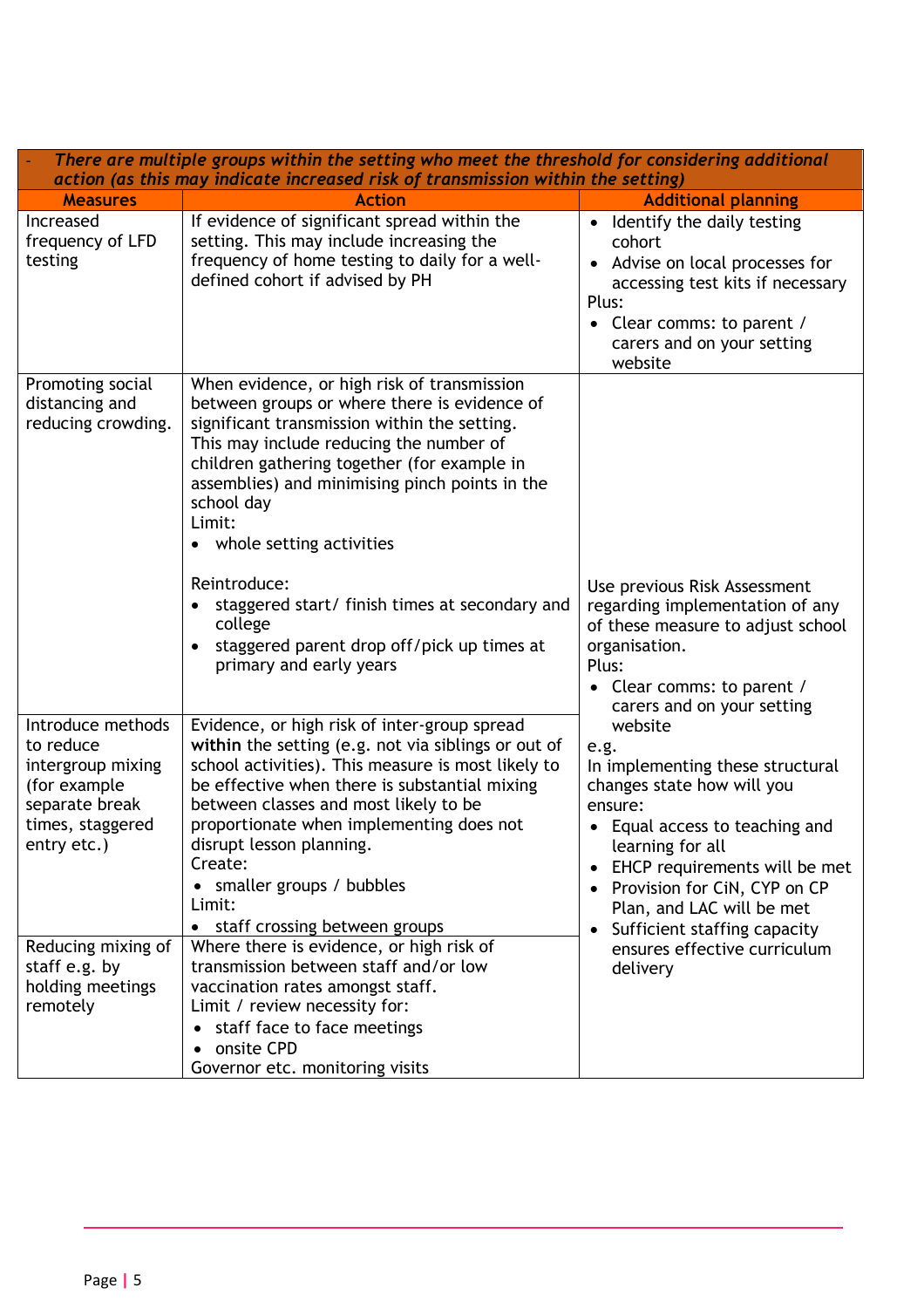| Temporary<br>reinstating face<br>coverings in<br>communal areas<br>and/or classrooms<br>for pupils/students<br>/ staff (primary<br>age children<br>should not be<br>advised to wear<br>masks) | Where there is high community transmission<br>and/or high risk of transmission within the<br>setting AND a cohort who can reasonably apply<br>this measure. If other ventilation measures are<br>hard to apply this may be recommended as an<br>addition.<br>Have clear comms: to parent/carers an on your<br>setting website on the following:<br>Who and when the wearing of face coverings<br>$\bullet$<br>will apply and for how long<br>How face coverings are made available to<br>$\bullet$<br>those who may not have their own<br>A system for the wider community to<br>understand and facilitate exemption rules |  |
|-----------------------------------------------------------------------------------------------------------------------------------------------------------------------------------------------|----------------------------------------------------------------------------------------------------------------------------------------------------------------------------------------------------------------------------------------------------------------------------------------------------------------------------------------------------------------------------------------------------------------------------------------------------------------------------------------------------------------------------------------------------------------------------------------------------------------------------|--|
| Limitation of<br>residential<br>education visits,<br>open days,<br>transition/taster<br>days, parental<br>attendance, live<br>performances                                                    | Where there is evidence of ongoing transmission<br>within cohort where visits/etc planned.<br>Limit / review necessity for:<br>residential trips<br>sporting events<br>open days, transition or taster days<br>parental attendance in settings and at<br>performances<br>staff face to face meetings<br>$\bullet$<br>onsite CPD<br>$\bullet$<br>Governor etc. monitoring visits                                                                                                                                                                                                                                            |  |

**Exceptional Outbreak Control Measures -These measures may be recommended in exceptional circumstances following a joint risk assessment (education and public health) via an Outbreak Control Team (OCT) meeting**

| <b>Measures</b>                                                   | <b>Action</b>                                                                                                                                                                                                                                                                                                                      | <b>Additional planning</b>                                                                                                                                                                                                                           |  |
|-------------------------------------------------------------------|------------------------------------------------------------------------------------------------------------------------------------------------------------------------------------------------------------------------------------------------------------------------------------------------------------------------------------|------------------------------------------------------------------------------------------------------------------------------------------------------------------------------------------------------------------------------------------------------|--|
| Reinstating on-site<br>LFD testing.<br>(Assisted testing<br>site) | Where asymptomatic uptake is sub optimal and<br>there is evidence of significant asymptomatic<br>spread within the setting. This measure may<br>include daily testing for a defined group of<br>students or staff.<br>Reintroduce on-site asymptomatic testing<br>$\bullet$<br>LA deploys a community testing van (PH<br>decision) | Have clear comms: to parent /<br>carers and on your setting<br>website on the following:<br>• When testing will take place<br>• Where testing will take place<br>• Who will receive on-site<br>testing (which CYP)<br>How testing will be undertaken |  |
| Attendance<br>restrictions (see                                   | NOTE: Any restrictions to the attendance of pupils (non-cases) may only be<br>considered in extreme cases 'as a short-term measure and as a last resort'.                                                                                                                                                                          |                                                                                                                                                                                                                                                      |  |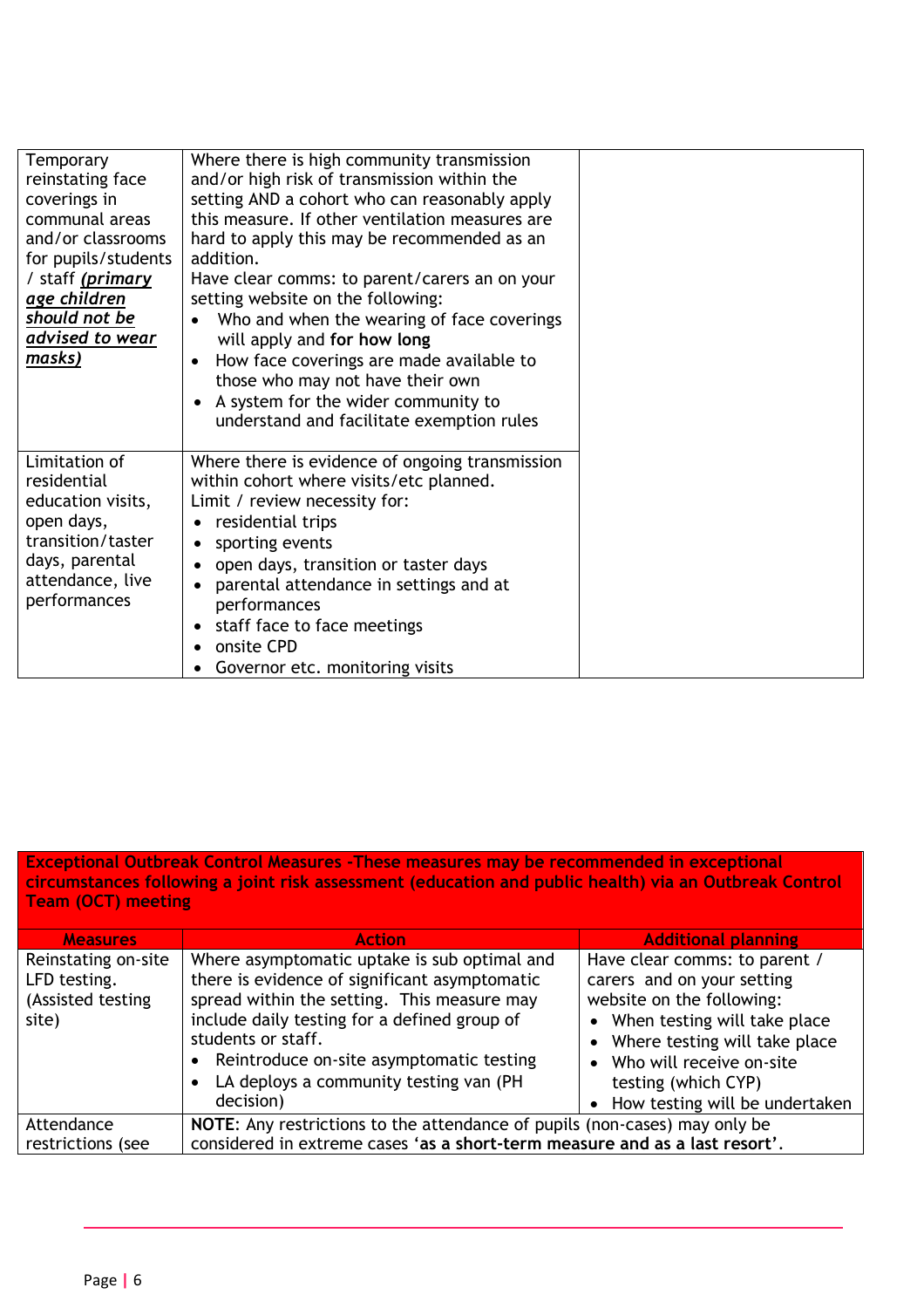| below for types of | where other measures have been implemented and have not broken chains of                                                                                                                                                                                                                                                                                                                                                    |                                                                                                                                                                                                                                                                                                                                                                                                                                                    |  |
|--------------------|-----------------------------------------------------------------------------------------------------------------------------------------------------------------------------------------------------------------------------------------------------------------------------------------------------------------------------------------------------------------------------------------------------------------------------|----------------------------------------------------------------------------------------------------------------------------------------------------------------------------------------------------------------------------------------------------------------------------------------------------------------------------------------------------------------------------------------------------------------------------------------------------|--|
| restrictions)      | transmission                                                                                                                                                                                                                                                                                                                                                                                                                |                                                                                                                                                                                                                                                                                                                                                                                                                                                    |  |
|                    | ** IMT required**                                                                                                                                                                                                                                                                                                                                                                                                           |                                                                                                                                                                                                                                                                                                                                                                                                                                                    |  |
|                    | In all circumstances, priority should continue to be given to vulnerable children and<br>young people and children of critical workers to attend to their normal timetables.<br>Where measures include attendance restrictions, DfE may advise on any other                                                                                                                                                                 |                                                                                                                                                                                                                                                                                                                                                                                                                                                    |  |
| a. Partial closure | groups that should be prioritised.<br>Previously schools could contact trace and ask                                                                                                                                                                                                                                                                                                                                        | List what will be put in place                                                                                                                                                                                                                                                                                                                                                                                                                     |  |
|                    | individuals who were close contacts to self-<br>isolate and/or move classes to remote learning<br>as necessary.<br>Contact tracing in an outbreak situation is now<br>termed as 'partial closure', as legally only over<br>18s who have not had both vaccine doses, or<br>those with symptoms / those who have tested<br>positive can be asked to isolate by NHS Test and<br>Trace and those exempt do not need to isolate. | should a large number of children<br>and/or staff need to go home and<br>be in receipt of high quality<br>remote learning due to stepped up<br>measures to break a chain of<br>infection.<br>• Provide location of your<br>remote learning plan(s), e.g.<br>remote learning policy).<br>• Be clear on how you will<br>continue to prioritise meals or<br>lunch parcels for pupils<br>eligible for benefits-related<br>free school meals while they |  |
| b. Full closure    | When transmission reaches the point that partial<br>closures and/or staffing capacity can no longer<br>maintain safe teaching and learning within the<br>setting, the outbreak control process may<br>recommend a move to remote learning for the<br>whole school for a short period of time.                                                                                                                               | are not attending because of<br>COVID-19 isolation guidelines.<br>Insert details of how you'll<br>distribute meals or lunch<br>parcels to pupils (e.g. parents<br>collect from setting).<br>• Clear comms: to parent/carers<br>and on your setting website of<br>these arrangement<br>NOTE: CYP/staff are not being<br>asked to isolate.                                                                                                           |  |
|                    |                                                                                                                                                                                                                                                                                                                                                                                                                             | In implementing this partial<br>closure state how will you ensure:<br>Equal access to teaching and<br>learning for all<br>• EHCP requirements will be met<br>• Provision for CiN, CYP on CP<br>Plan, and LAC will be met<br>Sufficient staffing capacity<br>ensures effective curriculum<br>delivery<br>Also outline:<br>• Travel plans to get children<br>home, where appropriate                                                                 |  |